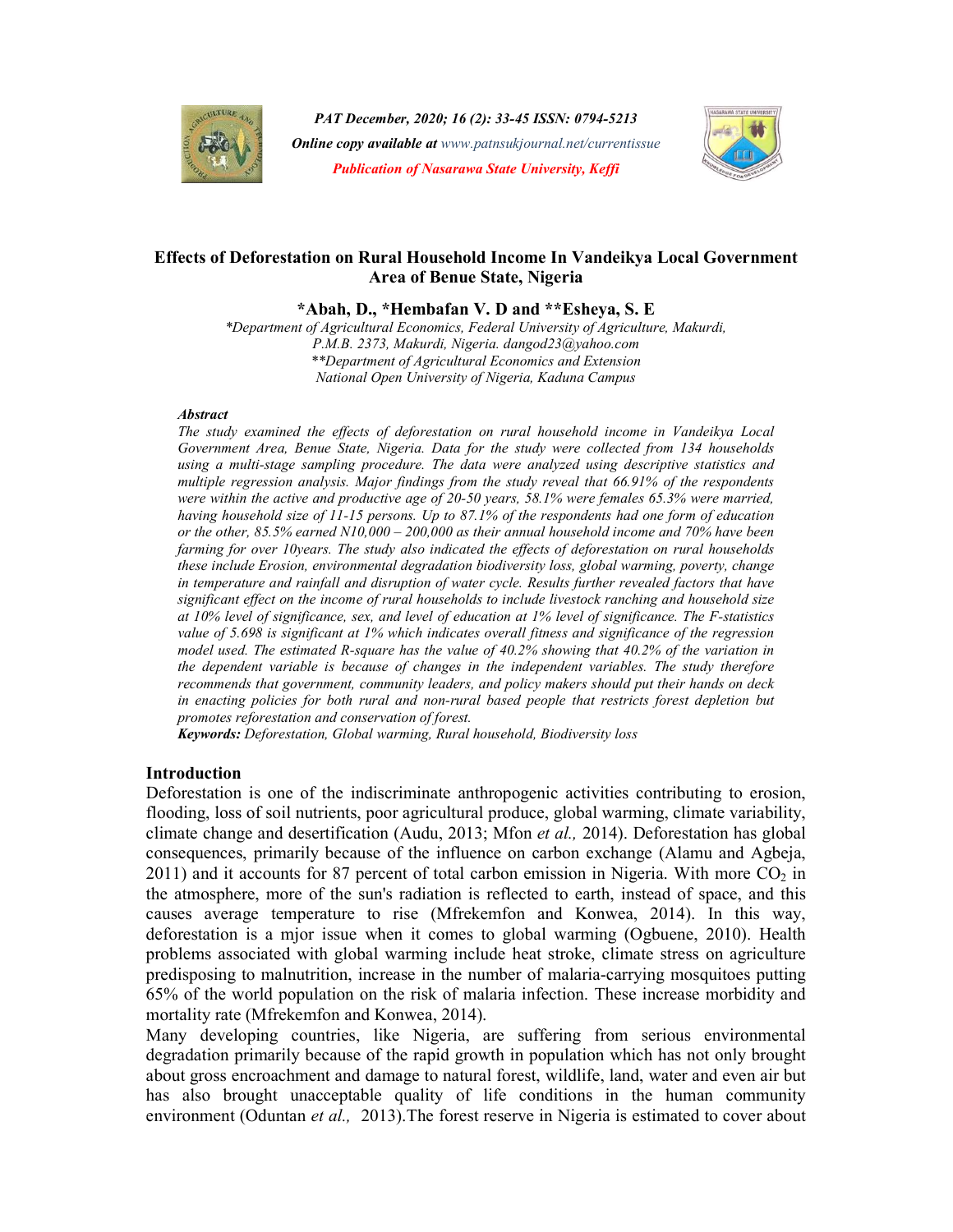10 million hectares, which accounts for more than 10% of land area approximately 96.2 million of ha (Ikuomola et al., 2016). However, Nigeria has the worst deforestation rate in the world which is attributed to her increasing population with high poverty level. The annual rate of deforestation in Nigeria is 3.5% which is approximately 350,000-400,000 hectares per year (Mfrekemfon and Konwea, 2014); resulting in more than 50% loss of primary forests in the past decades through unsustainable logging, agriculture, as well as fuel wood collection (Mfon et al., 2014).

Some policy measures were put in place by government such as ban on logging (1975), Annual Afforestation (1988), National Forest Action Plan (NFAP) (2005), educating farmers about dangers of environmental degradation, providing farmers with high yielding varieties of crop and irrigation equipment. In spite of these policy measures, deforestation continued to increase at alarming rate (Ibrahim et al., 2015). The Federal Ministry of Environment, (2006) also reported that the first ever National Forestry Act has been evolved to back the policy and have since been presented to the Council for ratification and to be passed into law (Ojekunle, 2014). Nevertheless, in recent times the area marked as forest lands have been decreasing steadily due to the indiscriminate felling of trees and activities of illegal loggers which have continued in virtually every part of the country (Alamu and Agbeja, 2011; Ikuomola et al., 2016).

This research has focused on deforestation in one of the rural areas because over 60% of Nigerian population lives in rural communities and depend largely on agriculture, cottage industries and other forms of informal and small-scale natural resources exploitation activities, for rural household income. These activities are often unsustainably carried out, given the paramount motivation to increase household income (Mfon *et al.*, 2014). Nigeria has a population of over 170 million people with an average population growth rate of 2.5%, while a large percentage (70.8%) are living in abject penury, below \$1 per day with 0.826 metric tons carbon dioxide emissions per capital per year. With this population growth and without the concomitance of economic growth or technological advancement the high rate of deforestation is unavoidable (Mohammed, 2014).

Nigerians have always depended on the forest for their survival, economic development, as well as environmental amelioration. However, only half-hearted efforts have been made to control deforestation, leading to the almost destruction of Nigerian forests. Therefore, sustainable development is yet to be achieved (Mfon *et al.*, 2014). The main cause of deforestation in tropical forests is clearing for agriculture to feed the growing population or (to a lesser degree) to earn foreign exchange from export (Oduntan *et al.*, 2013). Also, the economy of fuel wood market is booming as a household preferential choice of energy because of its qualities: availability, accessibility, affordability, source reliability, flexibility, and taste (Mohammed, 2014); without realizing that a substantial amount of carbon stored in the vegetation in the dry zones averaging about 30 tons per hectare, declines when the vegetation is depleted. Carbon rich soils are found in dry zones hence the destruction of these trees has a very powerful effect on the carbon cycle and boosts the greenhouse effect as a result of the depletion of carbon (Alamu and Agbeja, 2011).The use of fuel wood is currently gaining more popularity among the medium and high income earners in urban centres such as Makurdi, Kaduna, Kano, Lokoja, Ibadan, Sokoto, Ilorin, Jalingo and Minna among others due to the scarcity and cost of kerosene as well as local gas (Audu, 2013).

A consequence of the rapid increase in human populations, settlements, and encroachments globally is the concomitant rapid decline in biological diversity, with significant shifts in species community composition and severe disruption to established food webs, which are directly tractable to land-use change and deforestation (Aaron *et al.*, 2016). Deforestation is a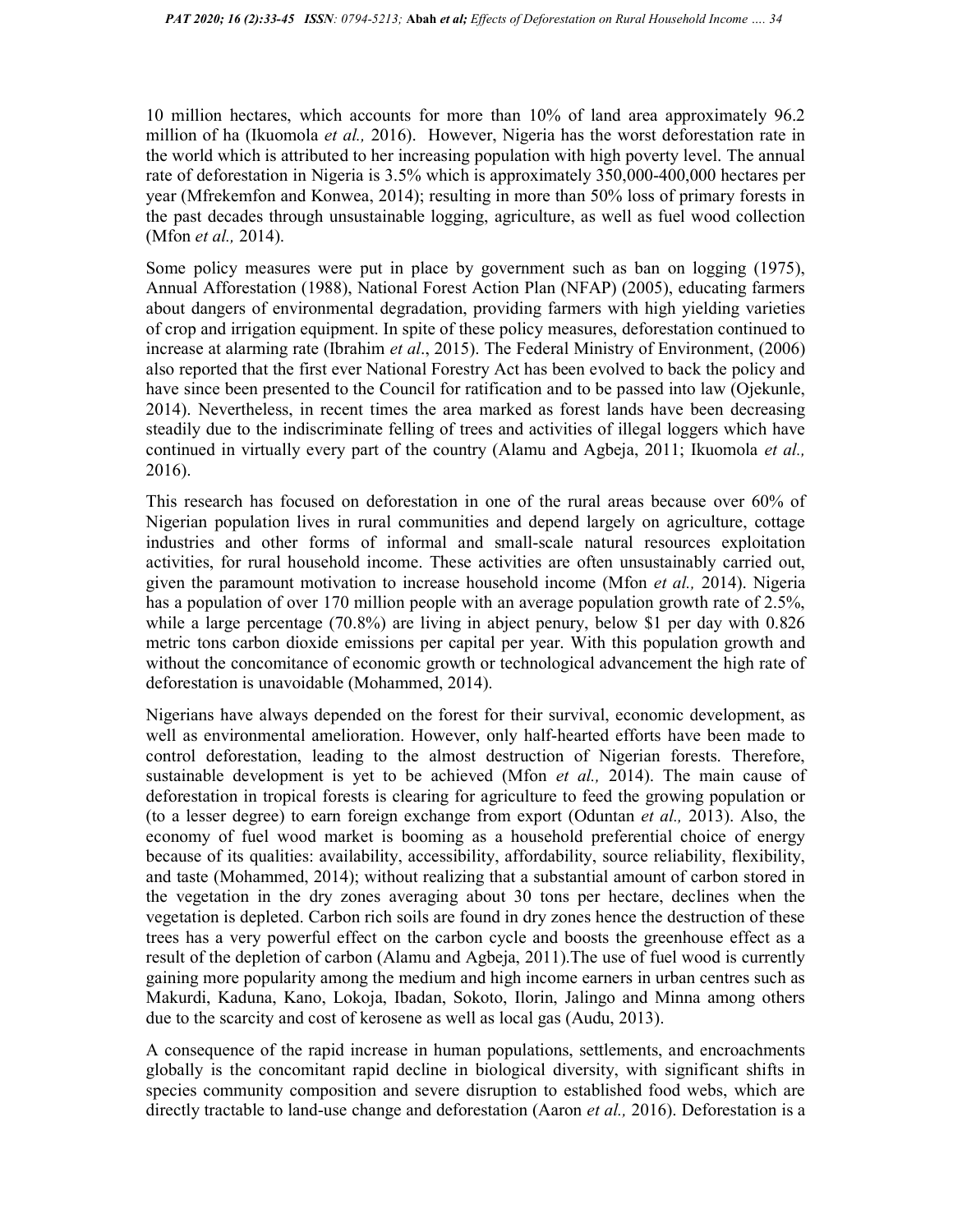major problem occurring in many parts of Nigeria and the most serious affected region is the less endowed northern part of the country with the forests and game reserves being intensively and extensively exploited.

As a global challenge, tropical deforestation has gained greater impetus in policy and research. Mahapatra and Kant (2003) stated that since the early 1980s, policy makers have responded to tropical deforestation with various bilateral and multilateral initiatives such as Tropical Forestry Action Plan, International Tropical Timber Organization and Forest Principles. They also indicated that there is increasing research on various dimensions of tropical deforestation by many scientists, such as Mfon, et al. (2014) on challenges of deforestation in Nigeria and the Millennium Development Goals, Ogbuene, (2010) on environmental consequences of rainfall variability and deforestation in Southeastern Nigeria, Aliyu et al. (2014) on Impacts of deforestation on socioeconomic development of Akwanga and Nasarawa state, and Ojekunle (2014) on the effects and linkages of deforestation and temperature on climate change in Nigeria. In spite of the various research conducted on deforestation, little or no research has been carried out on The Effects of Deforestation on Rural Household Income in Benue state, Nigeria.

### Methodology

The study was conducted in VandeikyaLocal Government Area in Benue state, Nigeria. VandeikyaLocal Government is located between latitude  $7^\circ$  5' north of the equator and longitude  $9^{\circ}$  and  $9^{\circ}$  6'east of Greenwich. It has a landmass of 183,939 square meters (0. 7sq.mile) with a population of well over 234,567 (NBS, 2006). Vandeikya is in the southeastern part of Benue state and share boundaries with Obudu and Bekwara in cross river state to the east, Ushongo to the north and Konshisha L.G.A. to the west. There are twelve administrative council wards. Vandeikya Local Government Area was carved out of Gboko Local Government council in 1976. The indigenous community is the Tiv people who speak Tiv language. Vandeikya Local Government Area is dominated by undulating terrain with much of the area being below 183m (600ft) above the sea level. Surface drainage is generally good with almost all the rivers being seasonal, notably River Aya and River Be. Agriculture is the mainstay of the people with available land for the sheep, goats and cattle rearing. Over 80% of the population are directly engaged in peasant farming of virtually all major food crops, with concentration on rice, sweet potatoes, cassava, sorghum, citrus, spices, pepper, groundnut and bambara nut. The Local Government is enhanced with manual deposits such as Barate, Kaolite and Iron ores. The settlement pattern is dispersed with thatched round houses.

The population of the study comprised of all rural households in Vandeikya Local Government area. A multistage sampling technique was used for the study. The sampling framesdeveloped for each village using a proportional allocation of 10% across board is shown in Table 1. Primary data was used for this study. This was collected with the aid of structured questionnaire administered to the selected households. The objectives of this study were analyzed using descriptive and inferential statistics such as such as frequency, percentage, table, mean and multiple regression.

The study specified a multiple regression model to determine the effects of deforestation on rural income, represented as:

- $X_2$  = Bush Burning<br> $X_3$  = Livestock Ran
- Livestock Ranching

 $Y = f(X_1, X_2, X_3, X_4, X_5, X_6, X_7) + U$ 

Where

 $Y =$  Household Income<br> $X_1 =$  Agricultural Expan

 $X_1 =$  Agricultural Expansion<br> $X_2 =$  Bush Burning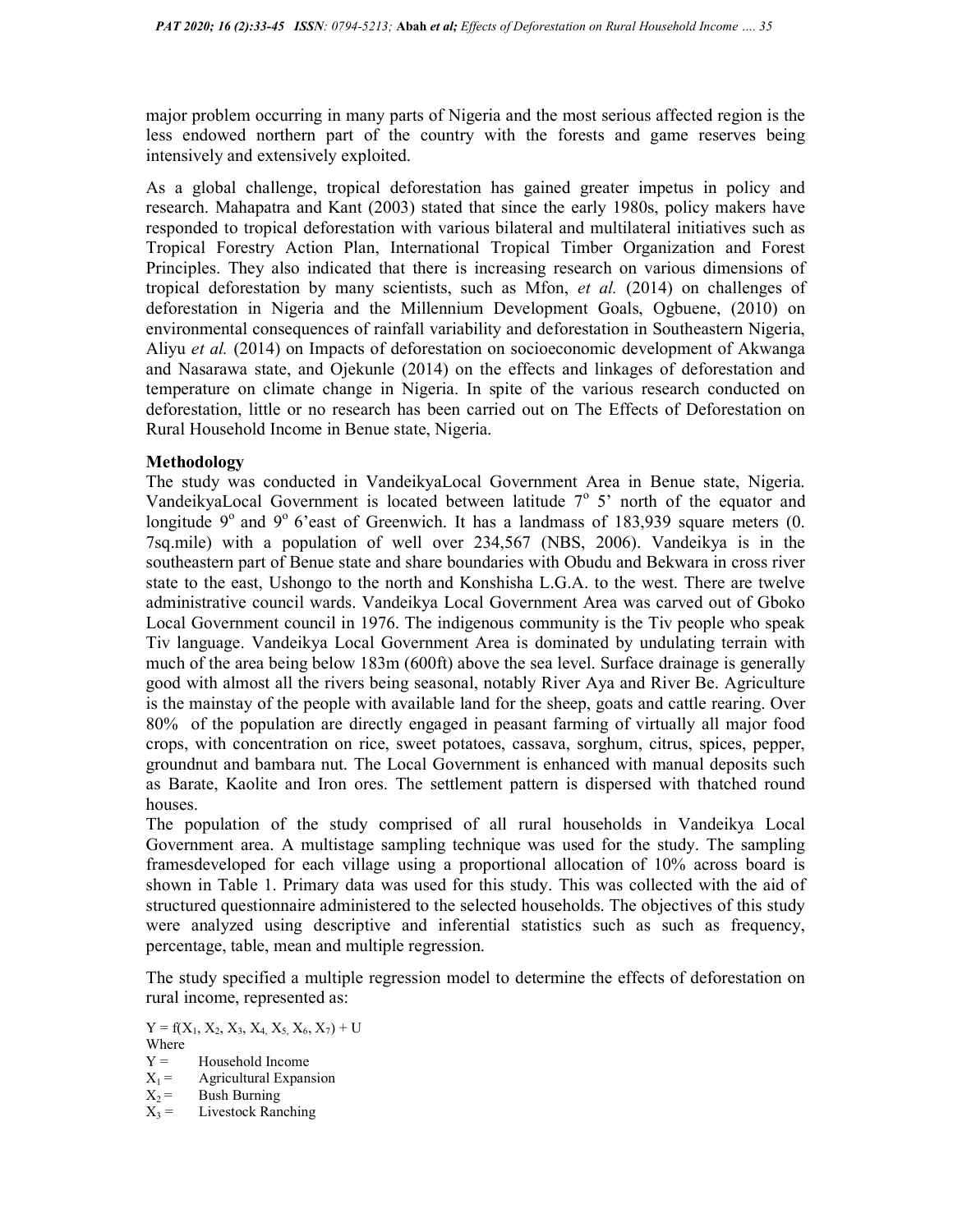- $X_4$  = Infrastructural Expansion<br> $X_5$  = Fuel wood Harvesting
- $X_5$  = Fuel wood Harvesting<br> $X_6$  = Unregulated Logging
- $X_6$  = Unregulated Logging<br> $X_7$  = Over Population
- $X_7$  = Over Population<br>U = Error Term
- Error Term

| $S/N0$ . | <b>Districts</b> | <b>Villages</b> | <b>Sampling Frame</b> | <b>Sampling Size</b> |
|----------|------------------|-----------------|-----------------------|----------------------|
| 1.       | Mbakaange        | Aginde          | 100                   | 10                   |
|          |                  | Dyegh           | 120                   | 12                   |
| 2.       | Mbagbera         | Achwa           | 70                    | 7                    |
|          |                  | Naa             | 120                   | 12                   |
| 3.       | Mbayongo         | Adamgbe         | 150                   | 15                   |
|          |                  | Ukpe            | 100                   | 10                   |
| 4.       | Tsambe           | Adeiyongo       | 100                   | 10                   |
|          |                  | Gbem            | 170                   | 17                   |
| 5.       | Ute              | Agu             | 100                   | 10                   |
|          |                  | Kotiyough       | 120                   | 12                   |
| 6.       | Ningev           | Bako            | 170                   | 17                   |
|          |                  | Agirgba         | 100                   | 10                   |
|          | <b>Total</b>     |                 |                       | 132                  |

### Table 1: Sample size selection plan

Source: Adopted from FADAMA III Development Project, (2013)

### Results and Discussion

### Socio-Economic Characteristics of the Respondents

The result of the socioeconomic characteristics of the respondents is presented in Table 2. The result reveals that 39.5% of the respondents fall between 20-40 years, 27.41% fall between 41-50 years, 15.3% fall between 51-60 years and 17.1% fall between 61-80 years with mean age of 45.50. Since youth have the highest percentage, it implies that the rural households interested in forest resource activities are mostly youth and are therefore in their active and productive age. This result agrees with Nzeh and Eboh (2008) who reported that youth appear uninterrupted in forest resource activities. The results further shows that majority (58.1%) of the respondents were female while 41.9% were male. This implies that female are more involved in forest activities and hence contribute more to deforestation in the study area, this could be because women have greater needs for forest products and also have greater access to forest than men. This supports the findings of Raufu *et al.* (2012) who stated that women have greater access to forest than men. The result also shows that 11.3% of the respondents were single, 65.3% were married and 23.4% were widowed. Given the fact that majority of the respondents are married, it is appropriate to infer that their stay in the communities and their livelihood sustainability depend largely on the forest and its resources relative to those that are singles or divorce that are quite mobile and can therefore migrate to other parts of the country in search for greener pastures.

The result also shows that most (51.6%) of the respondents had household size of 11-15 persons, 22.6% had 16-20 persons, 21.8% had 1-5 persons and 1.6% had 21-25 persons with mean of 8.7.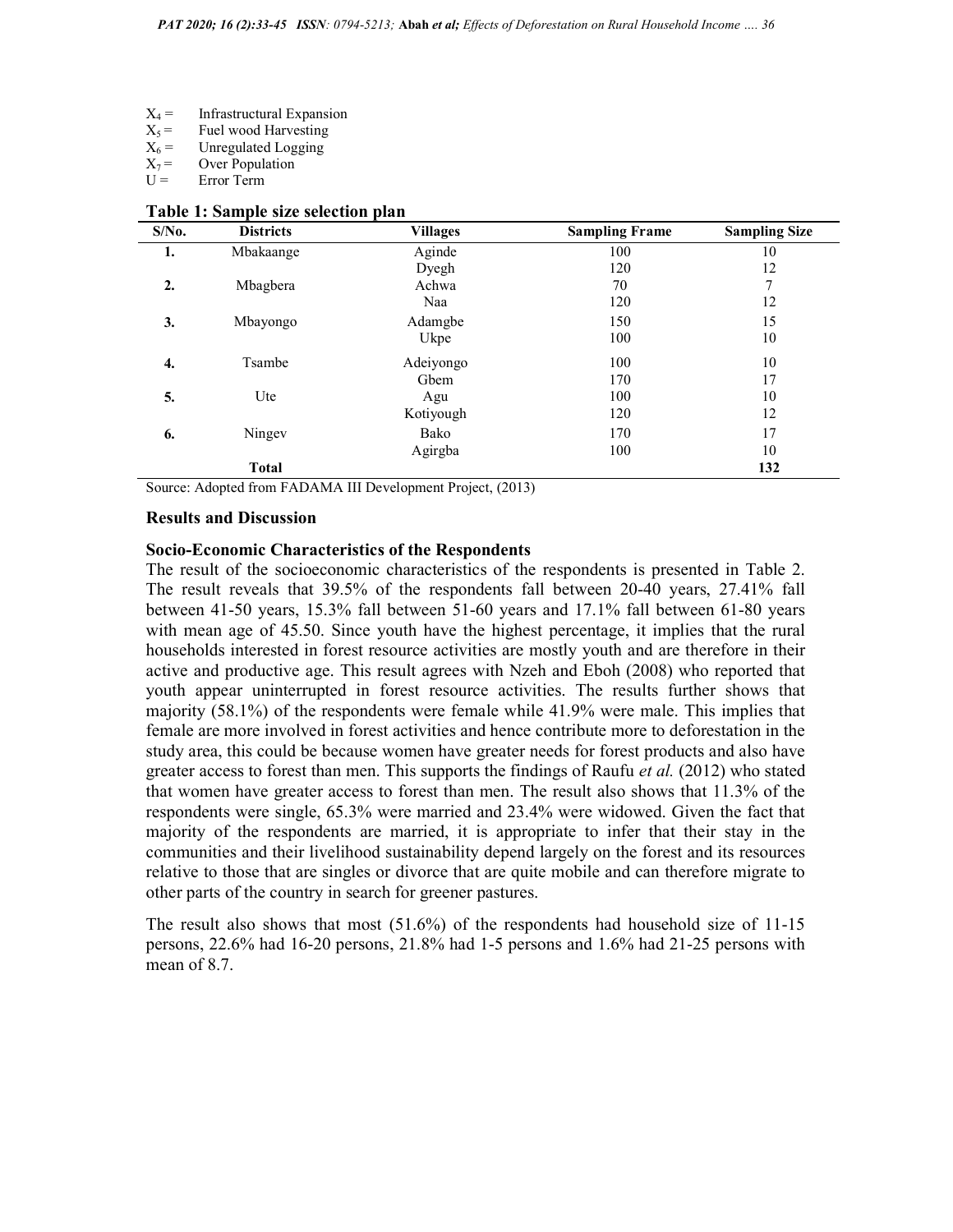| Variable                          | <b>Table 2: Socio-Economic Characteristics of Respondents</b> | Percentage (%) |
|-----------------------------------|---------------------------------------------------------------|----------------|
|                                   | Frequency                                                     |                |
| Age                               |                                                               |                |
| $20 - 30$<br>$31 - 40$            | $20\,$<br>29                                                  | 16.1<br>23.4   |
| $41 - 50$                         | 34                                                            | 27.41          |
| 51-60                             | 19                                                            | 15.3           |
| 61-80                             | 22                                                            | 17.1           |
| <b>Total</b>                      | 124                                                           | 100            |
| Gender                            |                                                               |                |
| Male                              | 52                                                            | 41.9           |
| Female                            | 72                                                            | 58.1           |
| <b>Total</b>                      | 124                                                           | 100            |
| <b>Marital status</b>             |                                                               |                |
| Single                            | 14                                                            | 11.3           |
| Married                           | 81                                                            | 65.3           |
| Widowed                           | 29                                                            | 23.4           |
| <b>Total</b>                      | 124                                                           | 100            |
| <b>Household size</b>             |                                                               |                |
| $1 - 5$                           | 27                                                            | 21.8           |
| $11 - 15$                         | 64                                                            | 51.6           |
| $16 - 20$                         | 28                                                            | 22.6           |
| $21 - 25$                         | $\overline{2}$                                                | 1.6            |
| 26-30                             | $\overline{3}$                                                | 2.4            |
| <b>Total</b>                      | 124                                                           | 100            |
| <b>Education</b>                  |                                                               |                |
| No Education                      | 16                                                            | 12.9           |
| Primary                           | 21                                                            | 16.9           |
| Secondary                         | 56                                                            | 45.2           |
| Tertiary                          | 31                                                            | 25             |
| <b>Total</b>                      | 124                                                           | 100            |
| <b>Farming Experience</b>         |                                                               |                |
| $1-6$                             | $8\,$                                                         | 6.5            |
| $7 - 12$                          | 29                                                            | 23.4           |
| $13 - 18$                         | 22                                                            | 17.7           |
| 19-24                             | 22                                                            | 17.7           |
| 25-30                             | 15                                                            | 12.1           |
| $31 - 50$                         | $22\,$                                                        | 17.7           |
| >50                               | 6                                                             | 4.8            |
| <b>Total</b>                      | 124                                                           | 100            |
| <b>Annual income</b>              |                                                               |                |
| 10000-200000                      | 106                                                           | 85.5           |
| 200001-400000                     | 15                                                            | 12.1           |
| 400001-600000                     | $\overline{3}$                                                | 2.4            |
| <b>Total</b>                      | 124                                                           | 100            |
| <b>Extension Visit</b>            |                                                               |                |
| No Extension Visit                | 52                                                            | 41.9           |
| <b>Extension Visit</b>            | 72                                                            | 58.1           |
| <b>Total</b>                      | 124                                                           | 100            |
| <b>Number of Extension visits</b> |                                                               |                |
| $0 - 5$                           | 66                                                            | 53.2           |
| $6 - 10$                          | $\overline{4}$                                                | 3.2            |
| $11 - 15$                         | $\mathbf{1}$                                                  | 0.8            |
| <b>Total</b>                      | 124                                                           | 100            |

Source: Field survey (2019)

This indicates a high percentage household size in the study area thus implying that large families are normally associated with a high labour endowment, which enables them carry out their farming activities. This agrees with Musa (2009) who reported that the implication of a large family size is in the fact that farmers have more hands to be employed for labour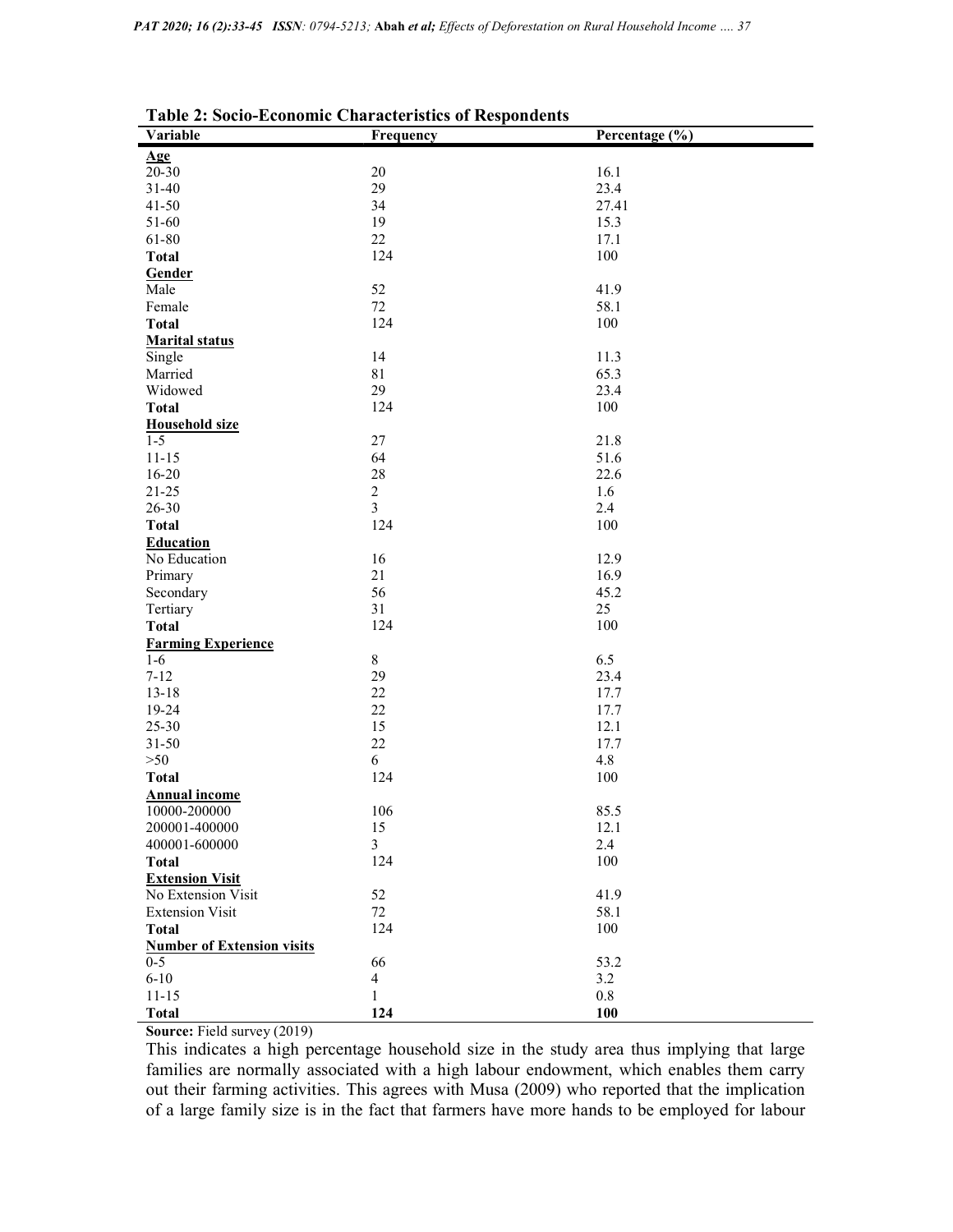because of the number of working persons in the family. More so, 45.2% of the respondents had secondary education, 25% had tertiary education, 16.9% had primary education and the remaining 12.9% had no formal education. This implies that majority of the respondents were literates having a form of education or the other. This means that they could manage forest resources efficiently knowing the effects of deforestation. The result shows that about 85.5% of the respondents earned between ₦10000-₦200000 as their annual income, 12% earned between  $\yen$ 200001- $\yen$ 400000 as their annual income while 2.4% earned between  $\yen$ 400001- $\text{H}_0$ 600000 as their annual income with mean of  $\text{H}_1$ 18820. This implies that the respondents are low-income earners. This low income could be due to loss of forest products resulting from deforestation.

Results further showed the farming experience of the respondents 17.7% had farming experience of 13-18years, 19-24 years and 31-50 years while 6.5% indicated 1-6 years, 23.4% indicated 7-12 years, 12.1% indicated 25-30 years and 4.8% indicated that they have been farming for over 50 years with a mean of 22.2years. Accordingly, over 70% of the respondents have been farming for over a decade and are well acquainted with issues of crop production and trends of productivity over the years. Undoubtedly, this knowledge puts the respondents in a better position to know the effects of deforestation on crop production and consequently evoke appropriate adaptation strategies that support their subsistence.

### Causes of Deforestation

The result of the causes of deforestation in the study area is presented in Table 3. The result reveals that 100% of the respondents indicated bush burning and fuel wood harvesting as the major causes of deforestation. This implies that bush burning, and fuel wood harvesting are severe causes of deforestation in the study area and have been witnessed by all the respondents. This agrees with Mfon *et al.* (2014) who reported that continues burning of the rainforest leads to grasslands as most of the trees including their seedlings are destroyed. The result however disagrees with Cooke, Kohlin and Hyde (2008) who argued that even in areas where forests were cleared there was no shortage of firewood. Also, 98.4% of the respondents indicated overpopulation as a cause of deforestation; this could be due to increasing development of residential and public areas. This agrees with the findings of Mfon et al. (2014) which observed that increase in population and demographic pressure contributes immensely to deforestation problem in Nigeria.

The result further reveals also that 92.7% of the respondents indicated unregulated logging as a cause of deforestation. This implies that logging in the study area was primarily unregulated and used for different purposes which could include household furniture. The result agrees with the reports of Transparency International (2011) which reported that lack of integrity in the judiciary to check illegal logging further promotes deforestation. Furthermore, 69.4% of the respondents indicated infrastructural expansion as a cause of deforestation. This implies that siting of industries, dams, mining activities, feeder roads network and other infrastructural activities are severe causes of deforestation and has been witnessed by more than half of the entire respondents. This conforms to the findings of Tuma (2007) who reported that the distribution of the land use has been changing greatly overtime because of subsequent cultivation after deforestation and due to high population and economic pressure, and infrastructure development. More so, 97.6% of the respondents indicated agricultural expansion as a cause of deforestation. The implication of this is that most of the respondents agreed to large scale agricultural activities being a major factor causing deforestation in the study area. The result agrees with the findings of Ogunwale (2015) who posited that largescale agriculture which requires a large land capital has also consumed a large portion of forested areas in Nigeria.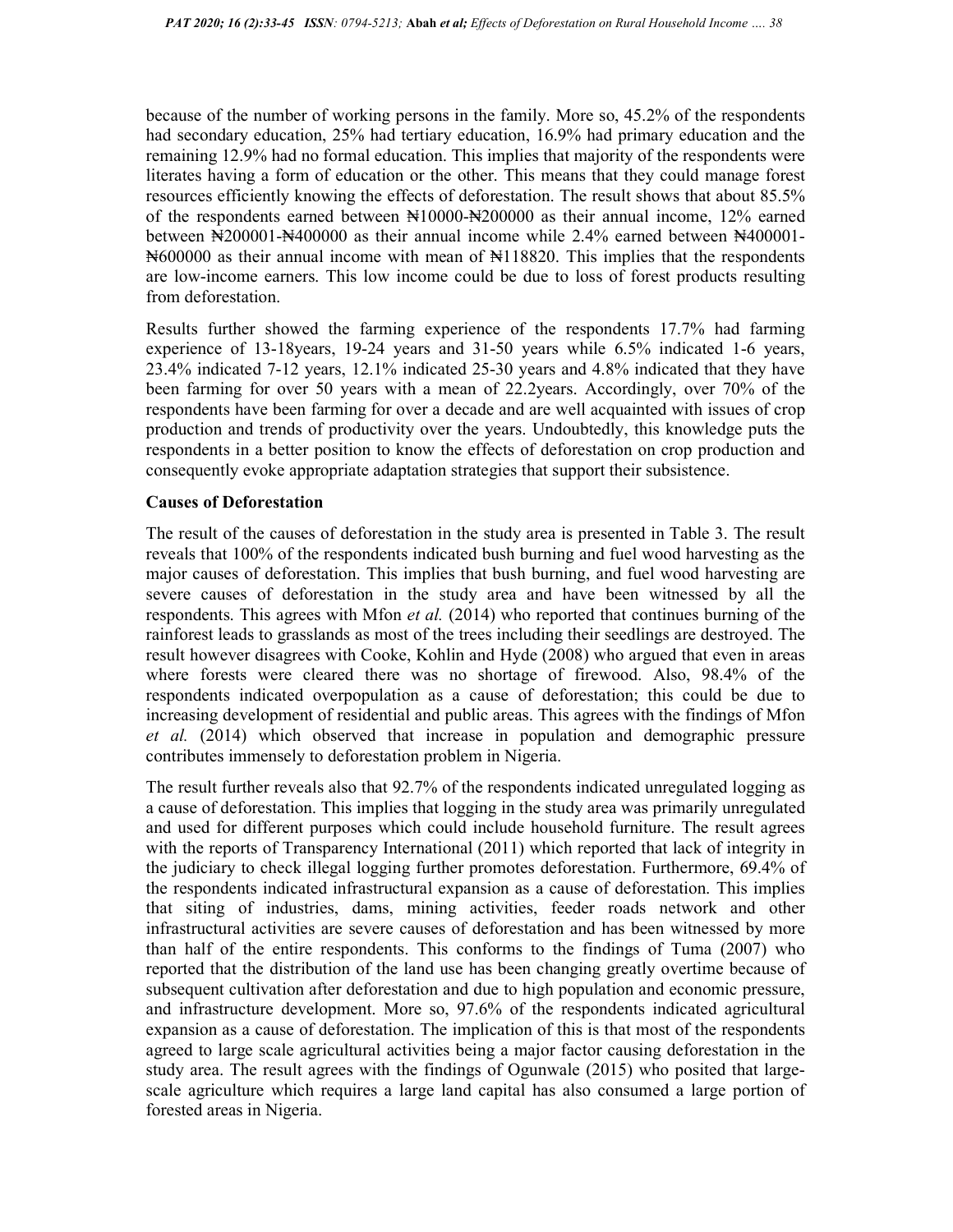| Variable                  | Frequency | Percentage | Rank            |
|---------------------------|-----------|------------|-----------------|
| Bush burning              | 124       | 100        | 1 <sup>st</sup> |
| Fuel wood harvesting      | 124       | 100        | 1 <sup>st</sup> |
| Overpopulation            | 122       | 98.4       | $3^{\text{rd}}$ |
| Agricultural expansion    | 121       | 97.6       | 4 <sup>th</sup> |
| Unregulated logging       | 115       | 92.7       | 5 <sup>th</sup> |
| Infrastructural expansion | 86        | 69.4       | $6^{\text{th}}$ |
| Livestock ranching        | 61        | 49.2       | $\neg$ th       |

Table 3: Causes of Deforestation

Source: Field survey (2019)

#### Economic Benefits of Deforestation on Livelihoods of Rural Households

The result of the economic benefits of deforestation on livelihoods of rural households is presented in Table 4. All respondents in the study area enthused that firewood and charcoal are economic benefit of deforestation on livelihoods of rural households. This implies that forests cleared to provide fuel wood and charcoal enhances livelihoods in the study area, this comes from the sale of these livelihood assets to improve their income. The result also reveals that 99.2% of the respondents indicated land for agriculture as an economic benefit of deforestation on livelihoods of rural households in Vandeikya Local Government. This implies that by clearing out a section of the forest, people have sufficient land space for agricultural purposes, allowing for growing of crops. Hence food output will be increased. The result also shows that 70.2% of respondents are in agreement with the provision of employment opportunities from deforestation activities. It implies that as deforestation increased in the study area, it increased demand for the labour of youth in cutting down trees for lumber and manufacturing industries and transportation of wood, thus an increase in employment opportunities. The result further reveals that 99.2% of the respondents indicated lumber and paper products provision as a benefit of deforestation. This shows that respondents agreed to this benefit of deforestation because an individual cannot carry out basic daily duties without the use of wood and everyone's home contains some type of wood fixture whether it is a wooden table or a piece of paper. The result also shows that 71.8% of the respondents indicated residential land as an economic benefit of deforestation on livelihoods of rural households while 70.2% of the respondents agreed that employment is an economic benefit of deforestation on livelihoods of rural households.

| <b>Variable</b>           | Frequency | Percentage | Rank            |
|---------------------------|-----------|------------|-----------------|
| Fuel wood and charcoal    | 24        | 100        | 1 St            |
| Land for Agriculture      | 123       | 99.2       | $\gamma$ nd     |
| Lumber and paper products | 123       | 99.2       | $\gamma$ nd     |
| Residential land          | 89        | 71.8       | $2^{\text{rd}}$ |
| Employment                | 87        | 70.2       | $4^{\text{th}}$ |

Table 4: Economic Benefits of Deforestation on Livelihoods of Rural Households

Source: Field survey (2019)

#### Effects of Deforestation on Rural Households

The result of the effects of deforestation on rural households is presented in Table 5, which reveals that 96.8% of the respondents indicated loss of species and biodiversity as effects of tropical deforestation on rural households in Vandeikya local Government area. This implies that deforestation activities in the study area have reduced the wild species of both plants and animals, some of which are of great economic importance, these in turn affects the local community and reduce the quality of life. The result conforms to the findings of Magala (2015) who found that biological diversity and animal species are threatened due to loss of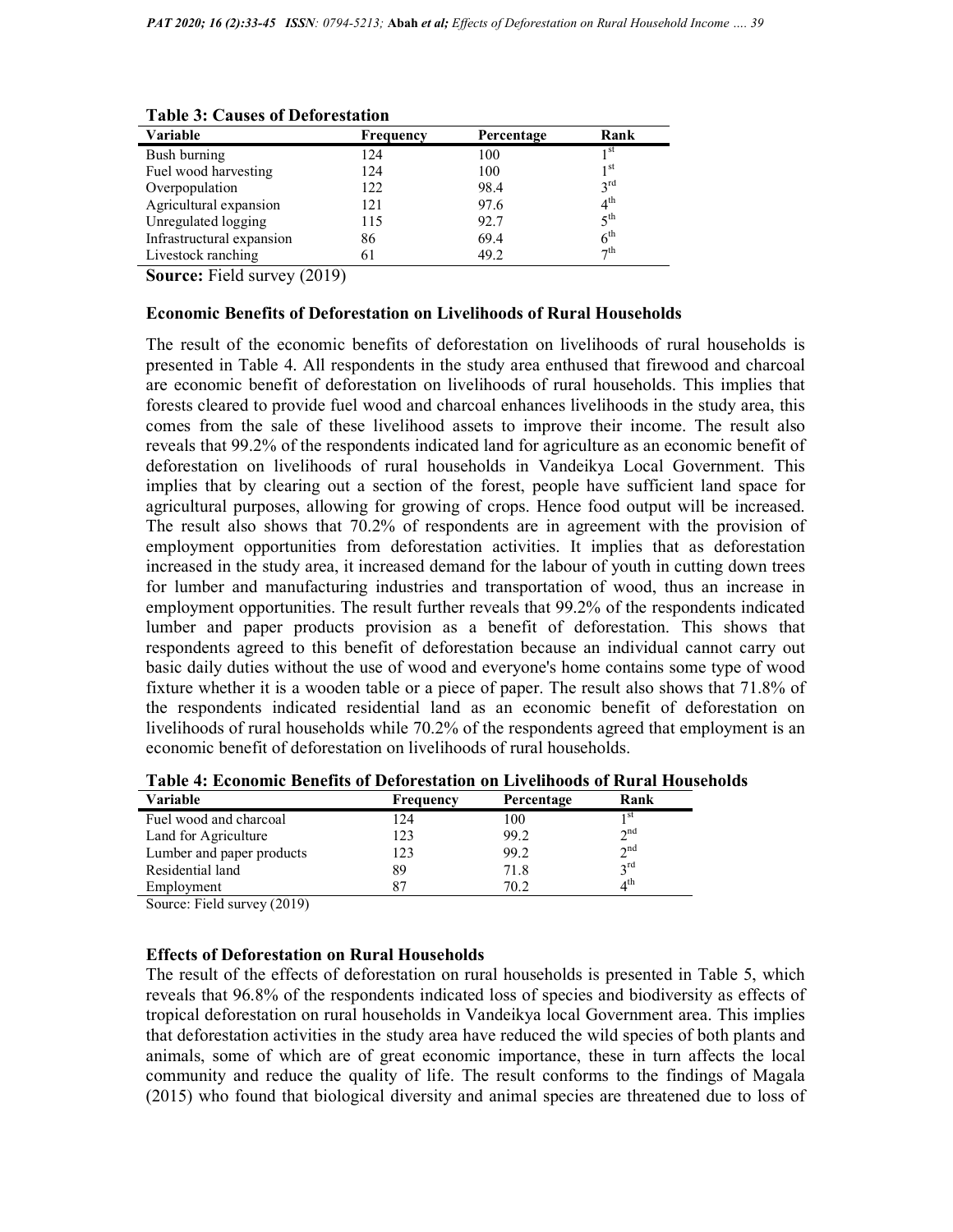wildlife habitats and degradation of water-shed areas, hence leading to deterioration of the quality of life and reduction of options for development. The result further reveals that 77.4% of the respondents indicated increase temperature and decrease rainfall. This implies that deforestation negatively affect the climate in the study area and consequently affects agriculture, crop harvest, which tells greatly on the income of farmers. This agrees with the findings of Spracklen et al. (2009) who found that deforestation can reduce evapotranspiration due to a loss of vegetation which results in reduced moisture circulation and decreased rainfall. Effects of deforestation on rainfall which indirectly impacts agriculture agrees with Lobell *et al.* (2011) who reported that changes to rainfall and surface temperatures are expected to impact agriculture and crop harvest, with an approximate 10% reduction in crop yields for a 1% rise in temperature.

Deforestation is found to have caused erosion severely in the study area based on the results which showed that 97.6% of the respondents indicated erosion as an effect of deforestation. This shows that in the absence of forest, there is limited interception of rainfall, and the rain hits directly on the soil, this washes away the topsoil. In line with this, Bradshaw *et al.*, (2017) reported that loss of forests can lead to increased run off as there is limited interception of rainfall and reduced evaporation of water from the canopy. Results also reveal that 97.6% of the respondents indicated that environmental degradation is an effect of deforestation on rural households. This implies that there is a very strong relationship between deforestation and environmental degradation on rural households because erosion and decline of the quality of the natural environment which is due to environmental degradation is a global problem. The result further reveals that 71% of the respondents indicated disruption of water (hydrologic) cycle. This shows that deforestation leads to disruption of water cycle, this is because forests are a vital constituent of the global water cycle, as they have a high evaporation rate, contributing to atmospheric moisture circulation. This agrees with the findings of Greenpeace (2013) which noted that deforestation weakens the local hydrologic cycle, and a new pattern of heat release occurs due to the changed land cover.

Also, 92.7% of the respondents pointed out global warming as a consequent of deforestation in the study area. This implies that there is a relationship between deforestation and global warming because forests, notably tropical forests are major carbon sinks. The loss of tropical forests means the collapse of major carbon sinks and generation of more carbon dioxide which is a serious threat to global climate and atmospheric temperature distribution. This agrees with the arguments of The Economics of Ecosystems and Biodiversity (TEEB),  $(2010)$ ; Owusu et al.,  $(2011)$  and Insaidoo et al.  $(2012)$  who noted that deforestation and forest degradation in developing countries are held to account for about 18% -20% of increased emission of greenhouse gases that are responsible for global warming and climate change. The result further shows also that 78.2% of the respondents indicated rural poverty as an effect of deforestation on rural households. This reflects the close relationship between deforestation and poverty of rural households because increased deforestation leads to loss of livelihood assets and outcomes (loss incomes, employment, food, medicine) and since the survival of most rural households is dependent on these livelihoods, it is likely to aggravate poverty which is often endemic in rural areas.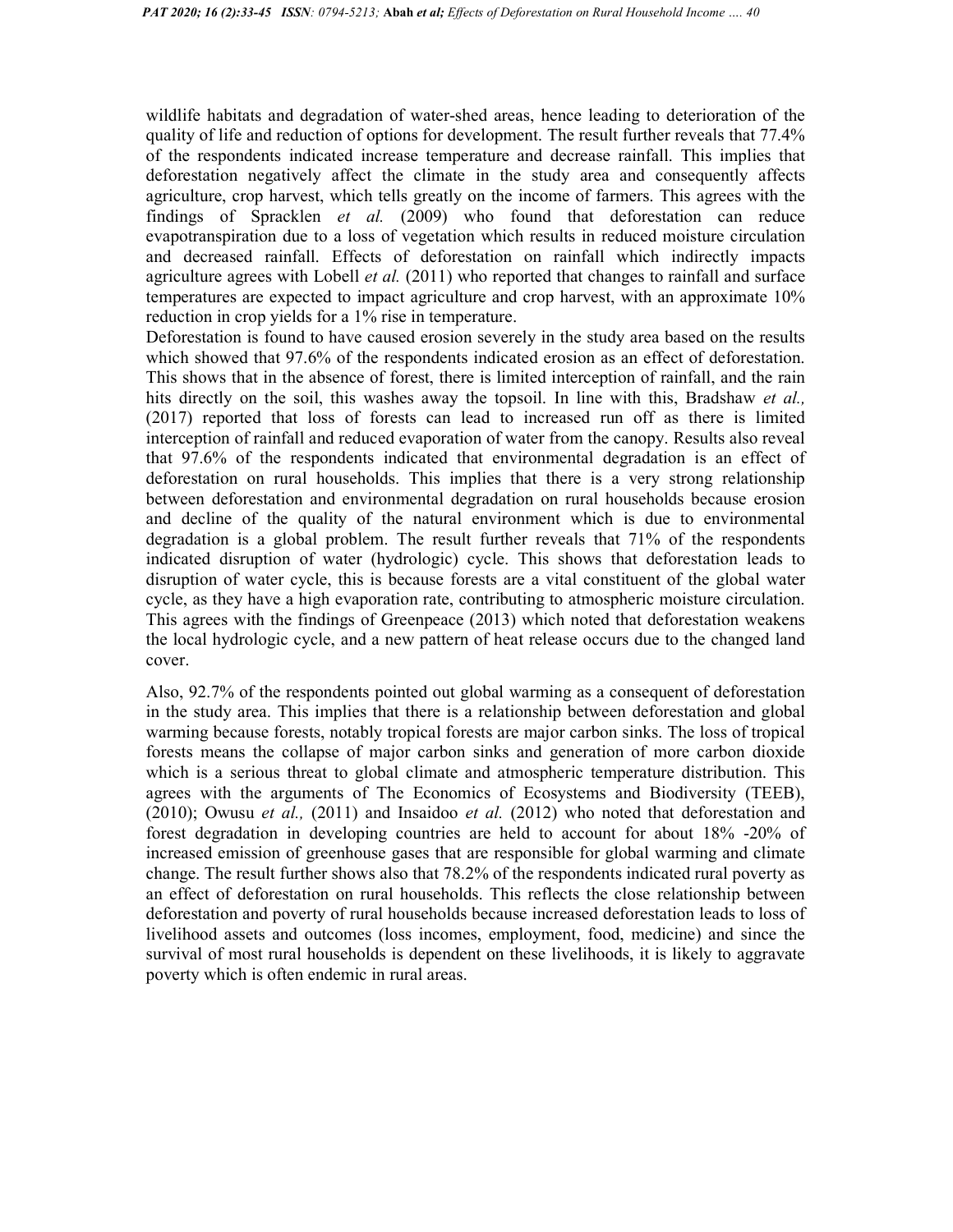| Variable                                      | <b>Frequency</b> | Percentage | Rank            |  |
|-----------------------------------------------|------------------|------------|-----------------|--|
| Erosion                                       | 121              | 97.6       | 1 <sup>st</sup> |  |
| Environmental degradation                     | 121              | 97.6       | 1 <sup>st</sup> |  |
| Loss of species and biodiversity              | 120              | 96.8       | $3^{\text{rd}}$ |  |
| Global warming                                | 115              | 92.7       | $4^{\text{th}}$ |  |
| Rural poverty                                 | 97               | 78.2       | $5^{\text{th}}$ |  |
| Increase temperature and decrease<br>rainfall | 96               | 77.4       | 6 <sup>th</sup> |  |
| Disrupt water cycle                           | 88               | 71.0       | $\tau$ th       |  |
| $C = \Gamma'$ 11 (3010)                       |                  |            |                 |  |

Table 5: Effects of Deforestation on Rural Households

Source: Field survey (2019)

### Strategies for Reducing Deforestation

The result in Table 6 reveals that 96% of the respondents indicated use of alternative forms of cooking fuel as strategies for reducing deforestation. These could include Natural gas, kerosene and electrical power for cooking which will help in reducing deforestation. The implication of this is that almost all the respondents in the study area aggravated the scale of demand for firewood, and charcoal due to their dependence on forest wood rather than the use of other alternative energy sources of cooking. This result agrees with Mohammed (2014) who noted that in order to enhance the energy security of the country and establish a sustainable energy supply system, it is necessary to promote the policy of diversifying the energy supply so as to include alternative renewable sources and technologies into the nation's energy supply mix. The result also reveals that 61.3% of the respondents indicated reduction in paper use as a means of combating deforestation. This implies that collection of lumber and paper products for production of paper from forests leads to deforestation to some extent. Thus, a reduction in paper consumption will help to reduce deforestation. This disagrees with Warren (2017) who reported that paper use does not create a net reduction in forest cover, all wood used to produce paper is sourced from managed timberlands, also known as tree farms, which are grown specifically for this purpose. The result shows that 91.1% of the respondents indicated forests can be sustainably protected through strict regulations. This could reduce illegal forest activities and promote forest conservation. This is similar to the idea that the balance of rights can be tilted towards society in the form of publicly owned strictly protected areas. As of now, much of the world's tropical forest are state owned but community participation in forest ownership and management needs to be encouraged with restrictions on extraction and conversion (Chomitz et al., 2007).

Furthermore, all the respondents agreed to reforestation as an effective means of reducing deforestation. According to the findings, respondents have some knowledge of reforestation programs which were not fully implemented and supervised. Respondents expressed a belief in this strategy if it will be fully enacted. This agrees with Warren (2017) who posited that another solution to deforestation is to plant more trees to replace those already lost. The result again reveals that 95.2% of the respondents were for Eco-forestry practice. This implies that only selected trees should be cut and should be handled properly to avoid damage to the area. This agrees with Ronca (2008) that only carefully selected trees are cut down and are transported with minimal damage to the area; the forest ecosystem is preserved while commercial timber extraction is still permitted. The result reveals that 59.7% indicated reduction in meat consumption. This implies that demand for meat keeps constantly rising but the space to rear livestock does not, hence animal farming has become a factor of deforestation. According to the views of the respondents, reduction in meat consumption will to some extent help to combat deforestation. This agrees with the findings of Slavikova (2018) who reported that the choice to reduce the amount of meat eaten will lower the global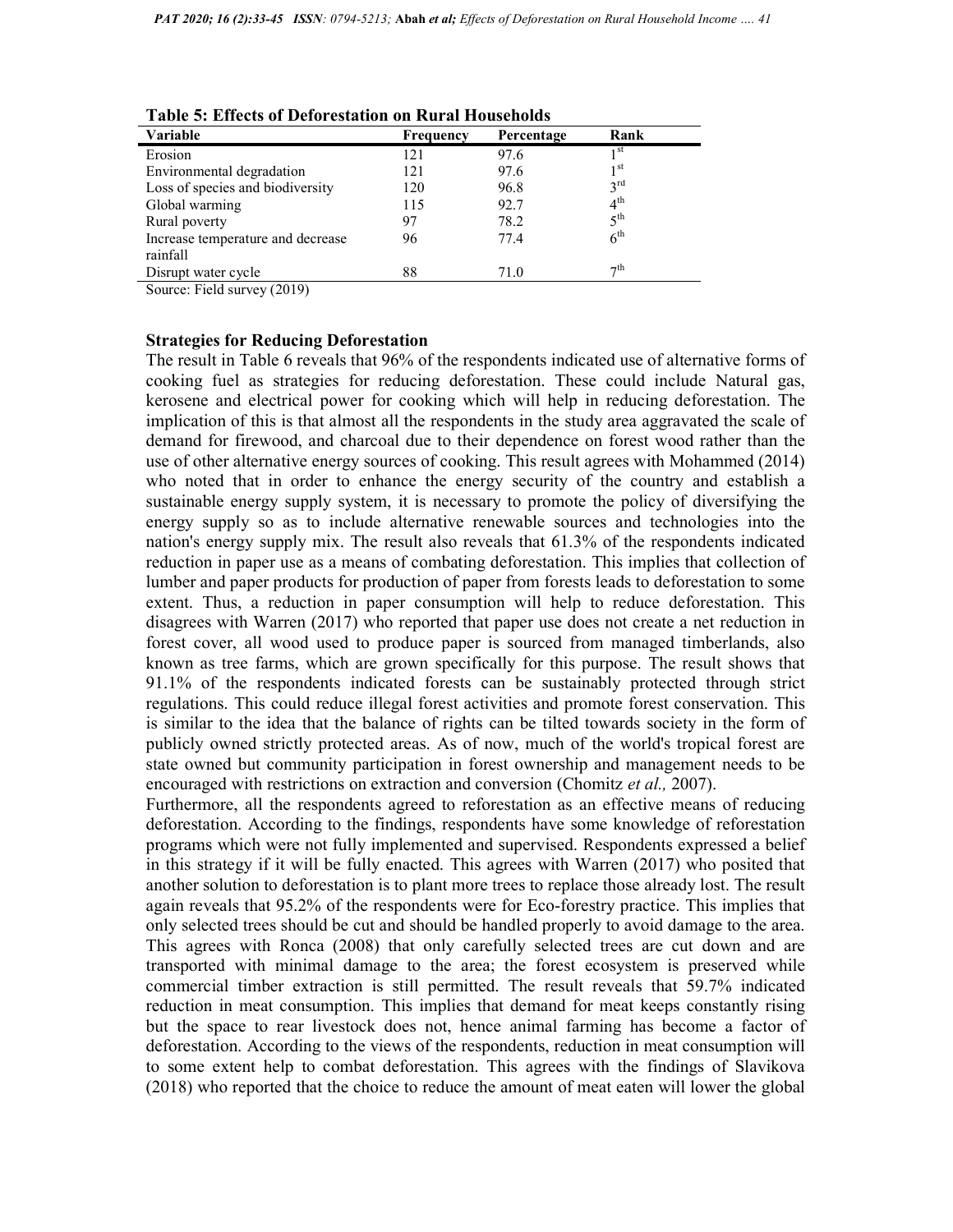demand for meat and help prevent further destruction of forests to make way for more livestock.

| Table of birangles for requesting Deforestation |                  |            |                 |  |
|-------------------------------------------------|------------------|------------|-----------------|--|
| <b>Variable</b>                                 | <b>Frequency</b> | Percentage | Rank            |  |
| Reforestation                                   | 121              | 100        | 1 <sup>st</sup> |  |
| Alternative forms of cooking fuel               | 119              | 96.0       | 2 <sup>nd</sup> |  |
| Eco-forestry                                    | 118              | 95.2       | $3^{\text{rd}}$ |  |
| Protection of forest through strict             | 113              | 91.1       | 4 <sup>th</sup> |  |
| regulation                                      |                  |            |                 |  |
| Advertising campaigns                           | 106              | 85.5       | $5^{\text{th}}$ |  |
| Using less paper                                | 76               | 61.3       | 6 <sup>th</sup> |  |
| Reduction in meat consumption                   | 74               | 59.7       | $\tau$ th       |  |

Table 6: Strategies for reducing Deforestation

Source: Field survey (2019)

### Effects of Deforestation on Rural Households Income

The result of the effect of deforestation on rural household income is presented in table 7. The result reveals that livestock ranching is negatively significant (-1.776) at 10%, this implies that increase in expenditure on livestock ranching reduce farmers income. Sex is positively significant (2.660) at 1%. This implies that if there is an increase in the number of women as household head, then there will be increase in income accruing from forest, this is because women have greater access to forest than men. This is in line with the findings of Raufu et al. (2012) who reported that women have greater access to forest than men. Household size is found to be positively significant (1.836) at 10%. This implies that larger household brings about increased output from farm which culminates into higher income of households. This is because large families are normally associated with high labour endowment, which enables them carry out their farming activities. This agrees with Musa (2009) who reported that the implication of the result of a large family size is in the fact that the farmers have more hands to be employed for labour because of the number of working persons in the family. Level of education is also found to have positive significance (3.326) at 1%. This shows that the higher the level of education, the higher the income of the farmers since they will be able to accept and utilize improved methods of farming and improved farm inputs which brings about more output. The F- statistics value of 5.698 is significant at 1%.; this indicates overall fitness and significance of the regression model used. Thus, the null hypothesis  $(H<sub>o</sub>)$  which states that Deforestation has no effect on the income of rural households is rejected. The estimated R-square has the value of 40.2 which means that 40.2% of the variation in the dependent variable is because of changes in the independent variables. This implies a moderately high degree of relationship between the dependent variable and the independent variables.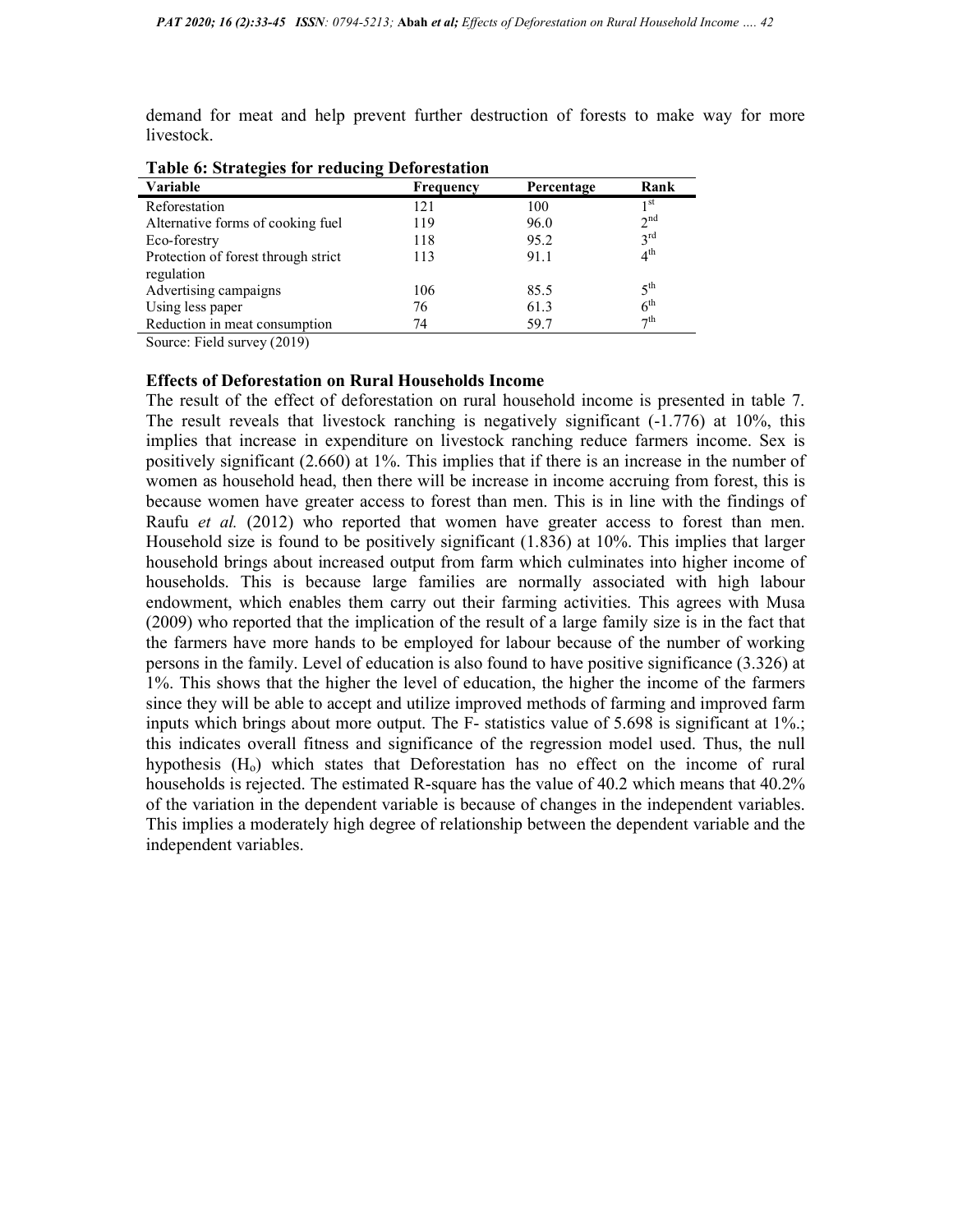| Table 7. The Effect of Deforestation on Rural Household Income |                     |                   |            |                     |  |  |
|----------------------------------------------------------------|---------------------|-------------------|------------|---------------------|--|--|
| <b>Variables</b>                                               | <b>Coefficients</b> | <b>Std. Error</b> | t. test    | <b>Significance</b> |  |  |
| Constant                                                       | $-107668.126$       | 114322.076        | $-0.942$   | 0.348               |  |  |
| Agricultural expansion                                         | $-21172.883$        | 53334.358         | $-0.397$   | 0.692               |  |  |
| Livestock ranching                                             | $-34245.060$        | 19280.374         | $-1.776*$  | 0.78                |  |  |
| Infrastructural expansion                                      | $-12374.060$        | 209331.734        | $-0.591$   | 0.556               |  |  |
| Unregulated logging                                            | -3868.739           | 31418.443         | $-0.123$   | 0.902               |  |  |
| Overpopulation                                                 | 16518.867           | 61275.388         | 0.270      | 0.788               |  |  |
| Bush burning                                                   | 73736.741           | 52721.466         | 1.399      | 0.165               |  |  |
| Fuel wood harvesting                                           | $-20165.072$        | 52894.238         | $-0.381$   | 0.704               |  |  |
| Age                                                            | 1252.346            | 1373.510          | 0.912      | 0.364               |  |  |
| <b>Sex</b>                                                     | 47306.894           | 17784.298         | $2.660***$ | 0.009               |  |  |
| Marital status                                                 | $-14436.640$        | 17050.578         | $-0.847$   | 0.399               |  |  |
| Household size                                                 | 3613.809            | 1968.468          | $1.836*$   | 0.069               |  |  |
| Level of education                                             | 6625.411            | 1991.971          | $3.326***$ | 0.001               |  |  |
| Farming experience                                             | 1859.723            | 1287.244          | 1.445      | 0.151               |  |  |
| (F-statistics 5.698)<br>$R$ -square $40.20$                    |                     |                   |            |                     |  |  |

Table 7: The Effect of Deforestation on Rural Household Income

\* and \*\*\* Significant at 10% and 1% respectively

Source: Field survey, (2019)

# Conclusion and Recommendations

Conclusively, the study revealed the drastic negative effects deforestation has on rural households, ranging from climate change, reduction in environmental quality as well as the effects on income. Most rural dwellers depend on farm and off-farm activities to generate income in order to sustain their life. Forest resource is one of the major resources on which most of the community depend on to generate income and household usage. This results in resource overexploitation and ultimately, deforestation with dire consequences on the environment.

The study therefore recommends that:

- There should be a policy on wood harvest from forests, restricting both rural and nonrural based people from illegal logging. Strict regulations by Government and Nongovernmental organizations should be enacted to reduce deforestation.
- Advertising campaigns for sensitization of the local community on the unfriendly effects of deforestation should be encouraged.
- Policies and strategies that aim at improving the welfare of rural households and natural resource conservation should give attention to alternative livelihood sources and discourage forest depletion.

# References

- Aaron, L.M., Jean-Francois, G., Demetra, A., Laurent, M.,Kevin, C., Marie, C., Daniel, S., and Rodolphe, E.G. (2016). Deforestation driven food –web collapse linked to emerging tropical infectious disease, mycobacterium ulcerans. Science advances/Research article.
- Alamu, L.O. and Agbeja, B.O. (2011). Deforestation and endangered indigenous tree species in south-west Nigeria. International journal of biodiversity and conservation, 3(7); 291-297.
- Aliyu, A., Modibbo, M.A., Medugu, N.I and Ayo, O. (2014), Impacts of deforestation on socio-economic development of Akwanga Nasarawa state. International journal of science, environment and technology, 3(2); 403-416.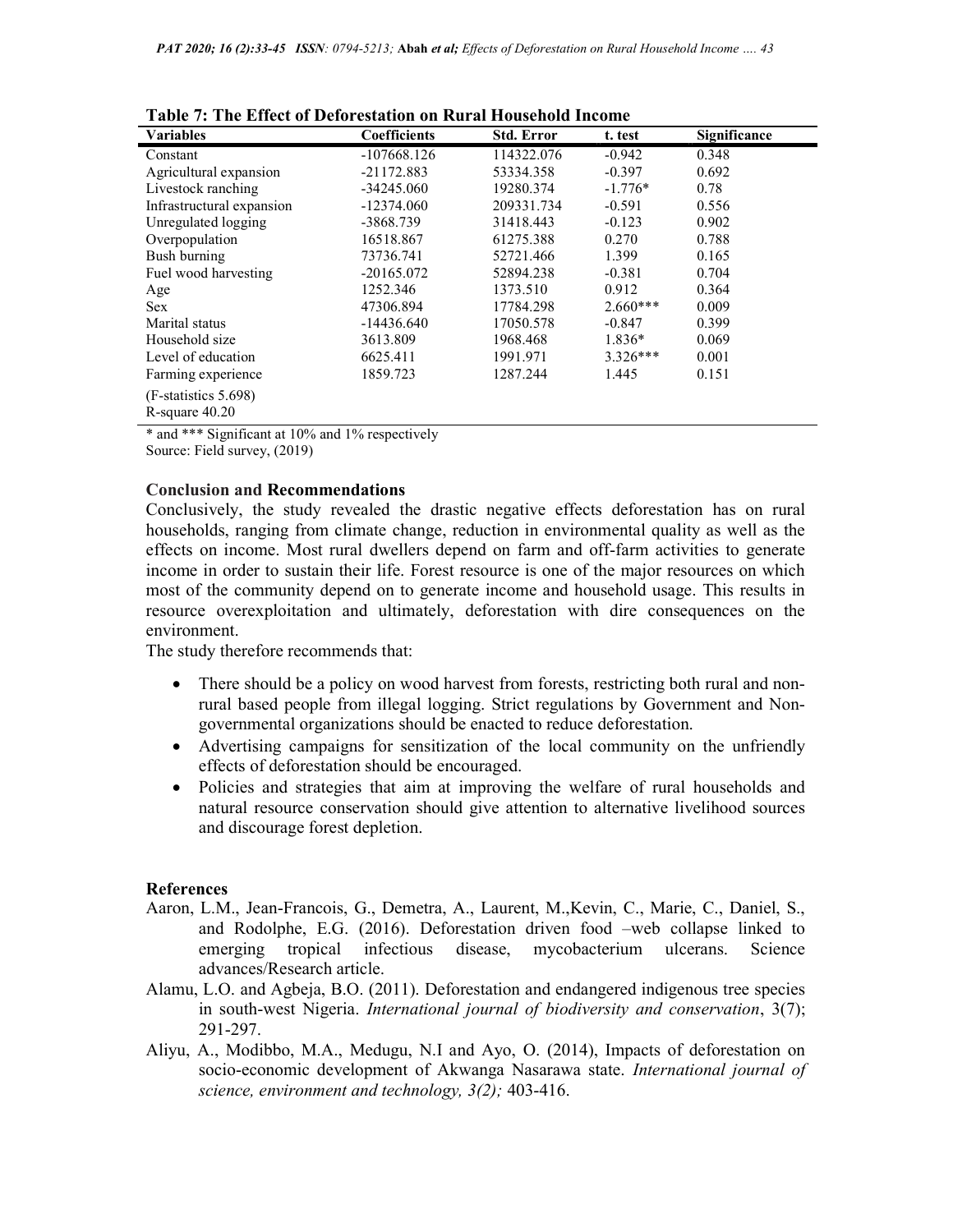- Audu, E.B. (2013). Fuel wood consumption and desertification in Nigeria. International journal of science and technology, 3(1); 1-5.
- Bradshaw, C., Sodhi, N., Peh, K. and Brook, B. (2007). Global evidence that deforestation amplifies flood risk and severity in the developing world. Global change biology, 13: 2379-2395.
- Chomitz, K.M., Bugs, P., Luca, G.D., Thomas, T.S. and Wertz-Kanounnik, O.S. (2007). At logger heads? Agricultural expansion, poverty reduction and environment in the tropical forests. World Bank policy research report. World Bank Washington DC.
- Green Peace (2013). Impacts of deforestation on weather patterns and agriculture. An impending storm.
- Ibrahim, A., Iheanacho, A. C. and Bila, Y. (2005). Economic analysis of causes and causes impacts of deforestation on agriculture in Nigeria. Journal of agricultural economics, environment and social science. 1(1); 142-150.
- Ikuomola A.D., Okunola, R.A. and Akindutire, D.F. (2016) criminality: illegal logging of woods in Nigeria's south-west forest belt. African journal of criminology and justice studies (AJCJS) 9(1); 141-150.
- Insaidoo, T.F.G., Ros-Tonen, M.A.F., Hoogenbosch, L. and Acheampong, E. (2012). Addressing forest degradation and timber deficit in Ghana, ETFRN news 53: April 2012.
- Lobell, A., Schlenker, W. and Costa-Roberts, J. (2011). Climate trends and global crop production since 1980. Science j, 33:616-620.
- Magala, R. (2015). Deforestation and environmental problem in Uganda; A review of the Uganda forestry policy and the national environment management policy. Research gate.
- Mfon, P., Akintoye, O.A., Mfon, G., Olorundami, T., Ukata, S.U. and Akintoye, T.A. (2014). Challenges of deforestation in Nigeria and millennium development goals. International journal of environment and bioenergy, 9(2);76-94.
- Mfrekemfon, P.I. and Konwea, P.E. (2014). Deforestations, environmental sustainability and health implication in Nigeria: A review. *International journal of science*, environment, 3(2); 502-517.
- Mohammed Al-amin (2014). Domestic energy crisis and deforestation challenges in Nigeria. Journal of environmental and earth science, 4(2); 94-99.
- Musa, R.S. (2009). Impact of fadama II development project on the income of benefited marginalized and vulnerable groups in Kaduna state. PhD Agricultural economics thesis. Development of agricultural economics and R.S, faculty of agriculture: ABU zaria.64-94.
- Nzeh, C.E.P. and Eboh E.C. (2008). Socio-economic analysis of income effects of forest products activities among rural households in Enugu state, Nigeria. Journal of tropical agriculture food, environment and extension, 7(1):22-26.
- Oduntan, O.O., Soaga, J.A.O., Akinyemi, A.F. &Ojo, S.O. (2013). Human activities pressure and its threat on forest reserves in yewa division of ogun state, Nigeria. Journal of environmental research and management, 4(5); 260-267.
- Ogbuene, E.B. (2010). Environmental consequences of rainfall variability and deforestation in southeastern Nigeria. International journal of water and soil resources', 1 (1-3): 100-115.
- Ogunwale, A.O. (2015). Deforestation and greening the Nigeria environment. International conference on African development issues (CU-ICADI) 2013: Renewable energy track. 212-219.